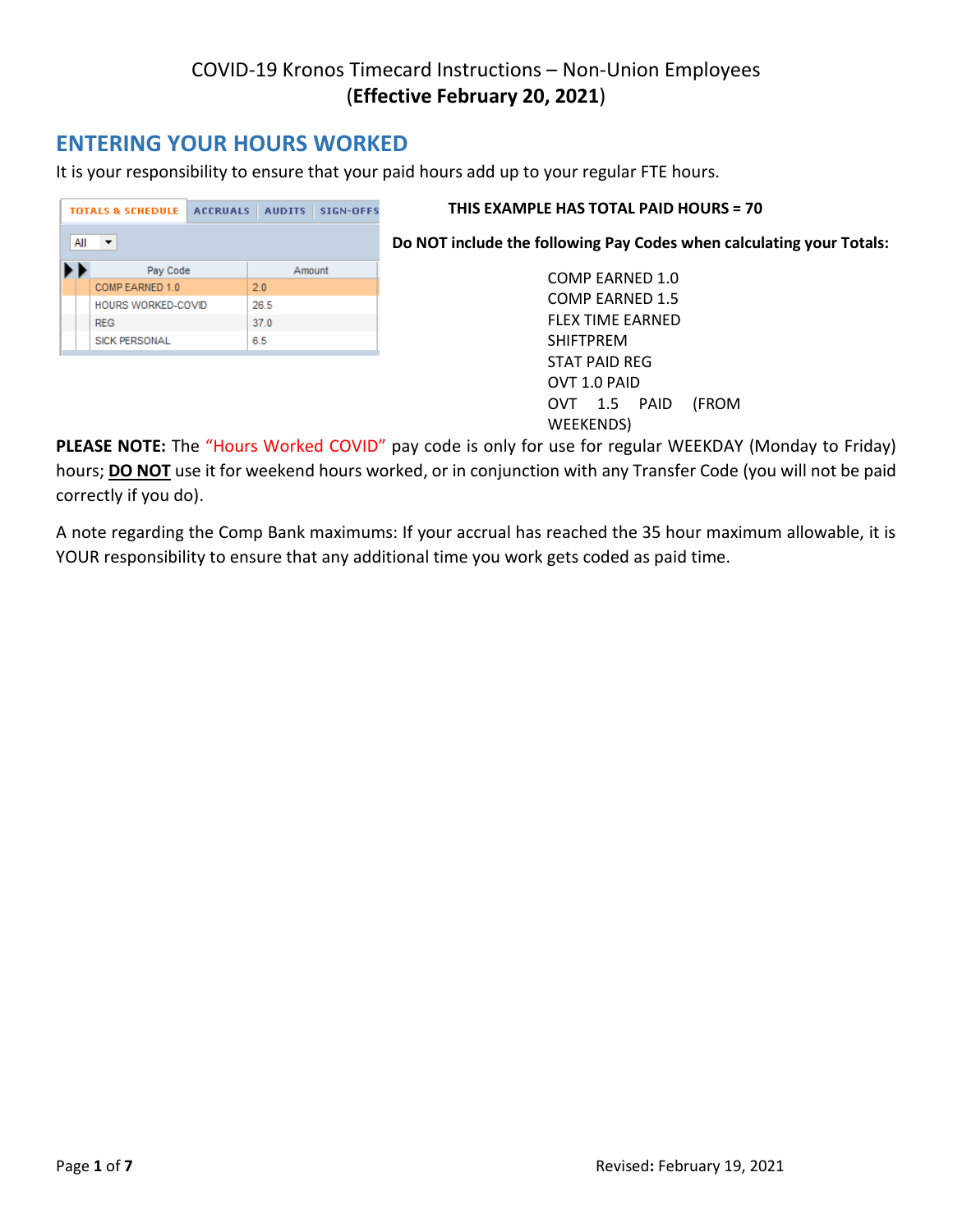### **Full-Time & Part-Time Employees**

#### WEEKDAY HOURS WORKED (Monday to Friday)

#### HOURS UP TO 7:

If any of the hours you worked Monday to Friday (up to 7 regular hours) are attributed to COVID-19, please use the pay code "Hours Worked COVID". Your direct supervisor can instruct you whether or not you are to use this coding.

For all other hours worked that are NOT attributed to COVID-19, please continue to use the "Hours Worked" pay code.

|  |    | $ VCER$ starting, sun s/ $27$ |          |          |             |  |
|--|----|-------------------------------|----------|----------|-------------|--|
|  |    | Pay Code                      | Transfer | Sun 5/24 | Mon 5/25    |  |
|  | 図图 | HOURS WORKED COVID<br>▼       |          |          | 7.0.        |  |
|  |    |                               |          |          | $\cdot$ .01 |  |
|  |    |                               |          |          |             |  |

#### HOURS OVER 7:

1) To Bank Your Excess Hours:

For the hours *over* 7, on a separate line use the pay code "Hours Worked", with the Transfer Code "T-COMP EARNED 1.0". These additional hours will be added to your Comp 1.0 accrual bank If you don't have this transfer code, please follow [link](http://intranet.smdhu.net/HR/Payroll/comp-hours-earned) for instructions.

|             |   | Week starting: Sun 3/22 |                                                  |          |  |
|-------------|---|-------------------------|--------------------------------------------------|----------|--|
|             |   | Pay Code                | Transfer                                         | Sun 3/22 |  |
| $\mathbf v$ | 칰 | Hours Worked            | $\blacktriangleright$ $\mid$ ;;T-COMP EARNED 1.0 |          |  |
|             |   |                         |                                                  |          |  |
|             |   |                         |                                                  |          |  |

**NOTE to Part Time Staff:** In order to Bank Comp Time this option has to be negotiated and agreed with by your Direct Supervisor in advance otherwise you will only have the payout option below available.

2) To Have The Excess Hours Paid:

For the hours *over* 7, on a separate line use the pay code "OVT 1.0 PAID". These additional hours will be paid to you at straight time.

|                         | Pay Code                       | <b>Transfer</b> | Sun 2/21 | <b>Mon 2/22</b> |
|-------------------------|--------------------------------|-----------------|----------|-----------------|
| $\mathbf{\overline{X}}$ | Hours Worked                   |                 |          | 7.0             |
| $\overline{\mathbf{x}}$ | OVT 1.0 PAID                   |                 |          | 3.0             |
| $\times$                | <enter code="" pay=""></enter> |                 |          |                 |
| $\times$                | Schedule                       |                 |          | 8:30AM-4:30PM   |
| $\times$                | Daily Total                    |                 |          | 10.0            |

### WEEKEND HOURS WORKED (Saturday & Sunday)

### 1. ALTERNATE WORK SCHEDULE

If you are on an alternate work schedule (consisting of up to five days including a Saturday, a Sunday or both weekend days), please use the following instructions: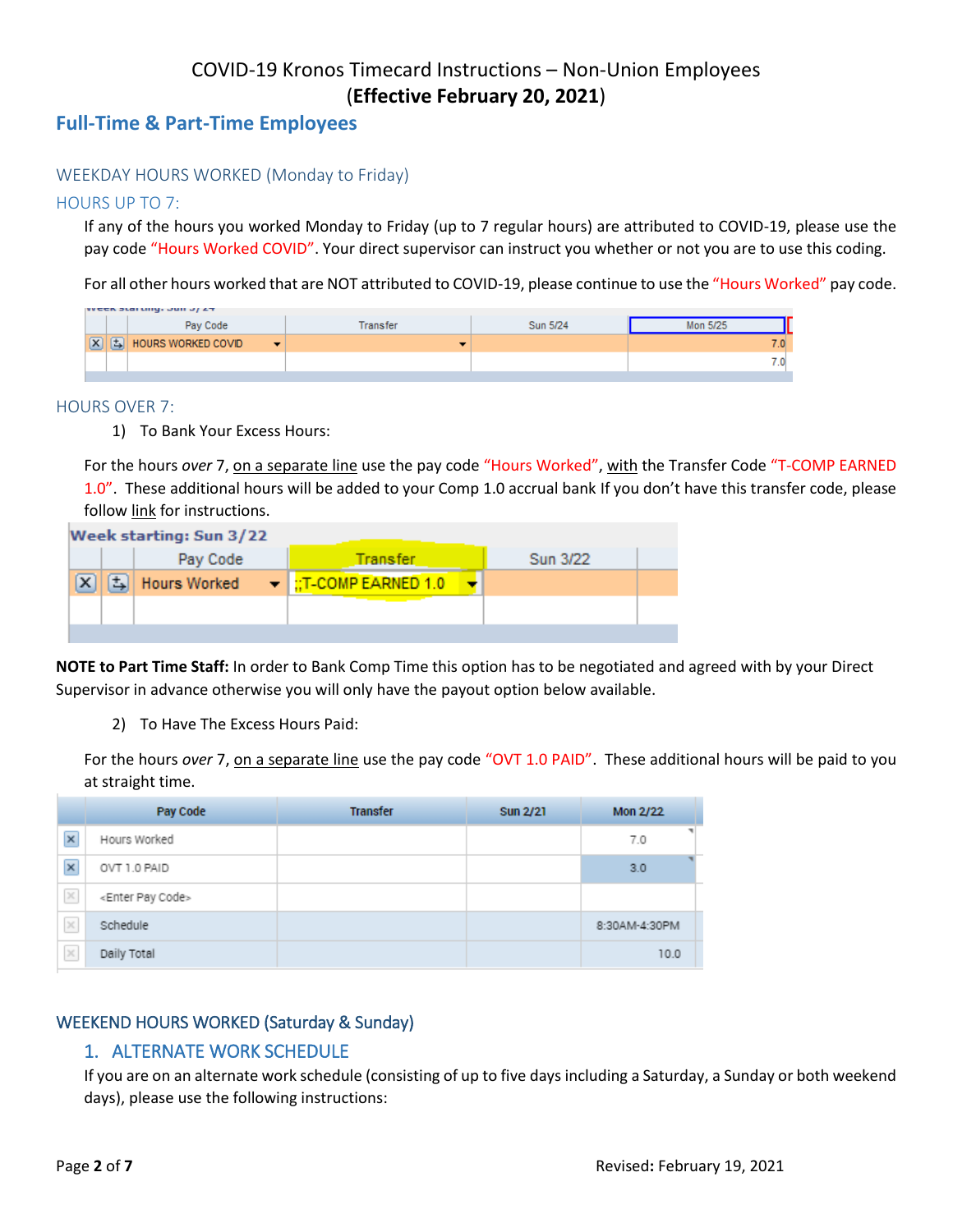### HOURS UP TO 7 (Saturday & Sunday):

Record your regular hours on Saturday and Sunday (up to 7) using pay code "Hours Worked" with the Transfer Code  $T - NU$  WEEKEND SHIFT PREM". These weekend hours will be compensated at straight time plus a weekend shift premium of \$3.50 per hour.

| Week starting: Sun 8/09 |                                         |                     |                                                         |          |  |  |
|-------------------------|-----------------------------------------|---------------------|---------------------------------------------------------|----------|--|--|
|                         |                                         | Pay Code            | Transfer                                                | Sun 8/09 |  |  |
|                         | $\overline{\mathbf{x}}$<br>$\mathbb{F}$ | <b>Hours Worked</b> | $\blacktriangleright$ $\mid$ ::T-NU weekend shift premi | 7.01     |  |  |
|                         |                                         |                     |                                                         | 7.01     |  |  |

### HOURS OVER 7 (Saturday & Sunday):

1) To Bank These Excess Hours:

Record any weekend hours above 7 on a separate line use the pay code "Hours Worked", with the Transfer Code "T -COMP EARNED 1.0 SHIFT PREM". These additional hours will be added to your Comp 1.0 accrual bank; as well as paying the weekend shift premium of \$3.50 per hour.

|                         |   | Pay Code     | Fransfer                                               | Sun 4/19 |
|-------------------------|---|--------------|--------------------------------------------------------|----------|
| $\overline{\mathbf{x}}$ | 圡 | Hours Worked | $\blacktriangleright$   ::T-COMP EARNED 1.0 SHIFT PREM |          |
|                         |   |              |                                                        | '.OI     |

**NOTE to Part Time Staff:** In order to Bank Comp Time this option has to be negotiated and agreed with by your Direct Supervisor in advance otherwise you will only have the payout option below available.

2) To Have The Excess Hours Paid:

For the hours *over* 7, on a separate line use the pay code "OVT 1.0 PAID". These additional hours will be paid to you at straight time, plus the weekend shift premium of \$3.50 per hour.

|                | Pay Code                       | <b>Transfer</b>           | Sun 3/07 |
|----------------|--------------------------------|---------------------------|----------|
| $\pmb{\times}$ | Hours Worked                   | :;T-NU WEEKEND SHIFT PREM | 7.0      |
| $\pmb{\times}$ | Hours Worked                   | ::TOVT 1.0 SHIFT PREM     | 2.5      |
| $\rm \times$   | <enter code="" pay=""></enter> |                           |          |
| $\rm \times$   | Schedule                       |                           |          |
| $\rm \times$   | Daily Total                    |                           | 9.5      |

### 2. OVERTIME (Saturday & Sunday)

This applies to staff who are NOT on an Alternate Work Schedule and are requested to work on a Saturday or Sunday in addition to their usual FTE. All overtime must be pre-authorized by your VP, or Direct Supervisor.

### TO BE PAID:

 Enter weekend hours using the pay code "OVT 1.5 PAID" (No Transfer Code); the time will be paid to you at time and a half.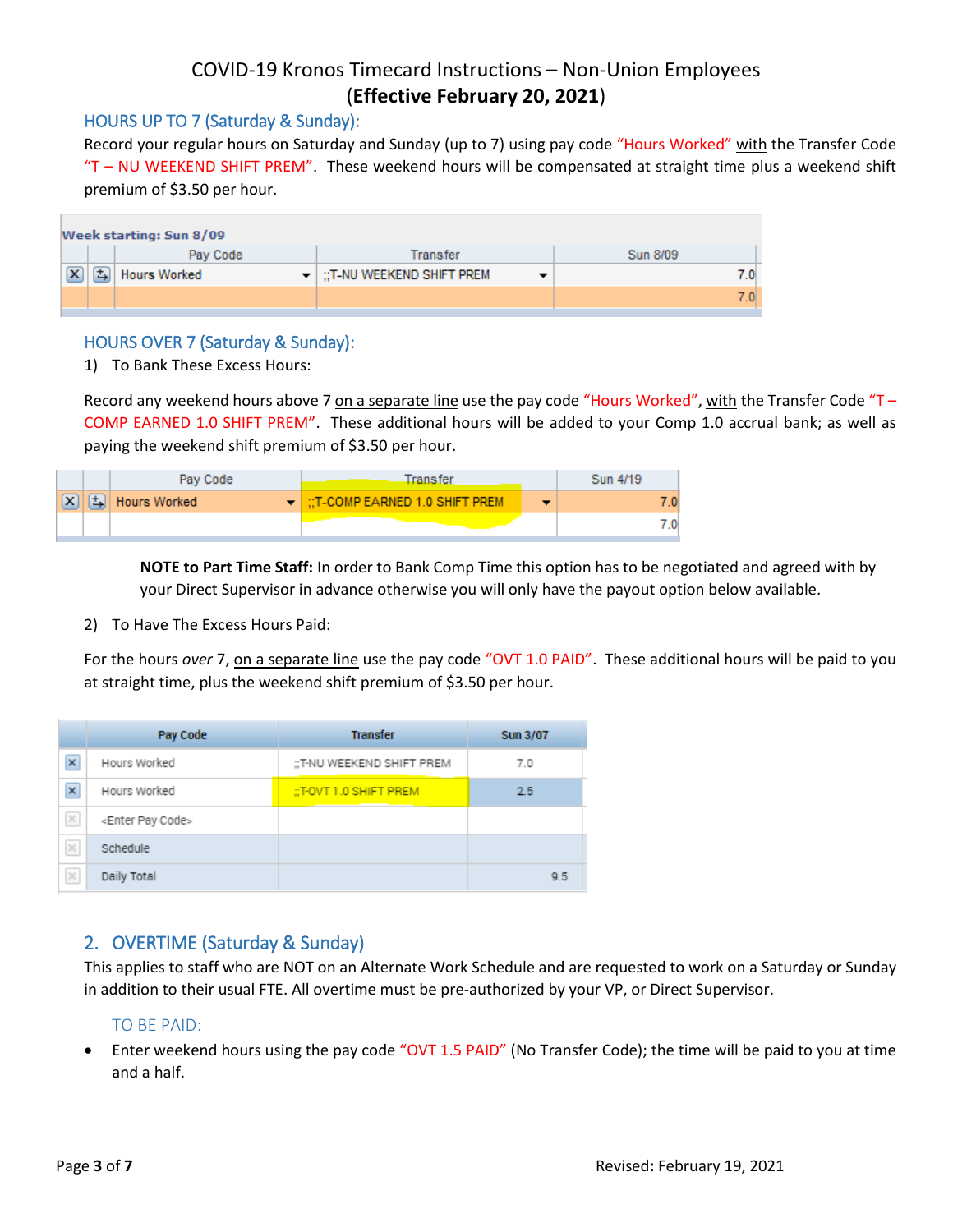### COVID-19 Kronos Timecard Instructions – Non-Union Employees (**Effective February 20, 2021**) the company of the company

|                      | Week starting: Sun 8/09  |          |          |
|----------------------|--------------------------|----------|----------|
|                      | Pay Code                 | Transfer | Sun 8/09 |
| $\boxed{\mathbf{x}}$ | $\boxed{+}$ OVT 1.5 PAID |          |          |
|                      |                          |          |          |
|                      |                          |          |          |

### TO BANK THE TIME:

• Enter weekend hours on a separate line using the pay code "Hours Worked" with the Transfer Code "T – COMP EARNED 1.5". These hours will be multiplied by time and a half and added to your Comp 1.5 accrual bank. If you don't have this transfer code, please follo[w link](http://intranet.smdhu.net/HR/Payroll/comp-hours-earned) for instructions.

|              | Week starting: Sun 4/12                                |                                            |          |
|--------------|--------------------------------------------------------|--------------------------------------------|----------|
|              | Pay Code                                               | Transfer                                   | Sun 4/12 |
| $\mathbf{x}$ | ( 동) Hours Worked                                      | $\blacktriangleright$   :T-COMP EARNED 1.5 |          |
|              | $\boxed{\mathbf{X}}$ $\boxed{\mathbf{b}}$ Hours Worked |                                            |          |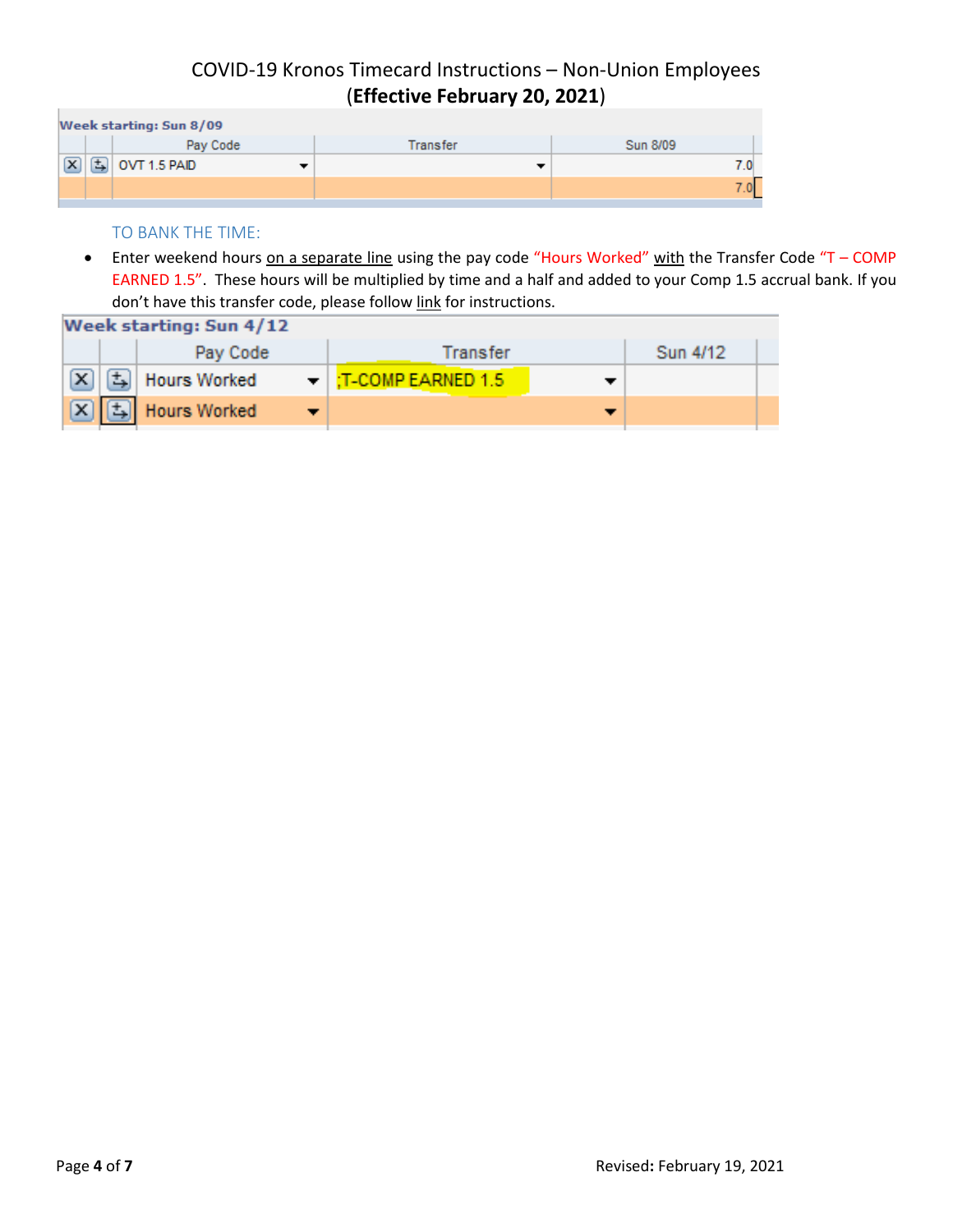### **Temporary & Casual Employees**

### WEEKDAY HOURS WORKED (Monday to Friday)

• If any of the hours you worked Monday to Friday are attributed to COVID-19, please use the pay code "Hours" Worked COVID". Your direct supervisor can instruct you whether or not you are to use this coding.

The "Hours Worked COVID" pay code is **only for use for regular WEEKDAY hours; DO NOT use it for weekend hours worked, or in conjunction with a Transfer Code (it will not pay you correctly if you do).**

 For all other hours worked that are NOT attributed to COVID-19, please continue to use the "Hours Worked" pay code.

|  | <b>WEEK Starting, Sun 3727</b>                  |          |          |          |
|--|-------------------------------------------------|----------|----------|----------|
|  | Pay Code                                        | Transfer | Sun 5/24 | Mon 5/25 |
|  | $\boxed{X}$ $\boxed{5}$ HOURS WORKED COVID<br>▼ |          |          |          |
|  |                                                 |          |          | 0.'      |
|  |                                                 |          |          |          |

### WEEKEND HOURS WORKED (Saturday & Sunday)

### a) ALTERNATE WORK SCHEDULE

If you are on an alternate work schedule (consisting of up to five days including a Saturday, a Sunday or both weekend days), please use the following instructions:

#### ALL HOURS WORKED (Saturday & Sunday):

Record your regular hours using pay code "Hours Worked" with the Transfer Code "T - NU WEEKEND SHIFT PREM". These hours will be compensated at straight time plus a weekend shift premium of \$3.50 per hour.

|                      | Week starting: Sun 8/09      |                     |                                                         |          |  |  |  |
|----------------------|------------------------------|---------------------|---------------------------------------------------------|----------|--|--|--|
|                      |                              | Pay Code            | Transfer                                                | Sun 8/09 |  |  |  |
| $\boxed{\mathbf{x}}$ | $\left( \frac{1}{2} \right)$ | <b>Hours Worked</b> | $\blacktriangleright$ $\mid$ ::t-nu weekend shift premi |          |  |  |  |
|                      |                              |                     |                                                         |          |  |  |  |

### b) OVERTIME

This applies to staff who are NOT on an Alternate Work Schedule and are requested to work on a Saturday or Sunday in addition to their usual FTE. All overtime must be pre-authorized by your VP or Direct Supervisor. Please use the following instructions:

Enter weekend hours using the pay code "OVT 1.5 PAID" (No Transfer Code); the time will be paid to you at time and a half.

|          |          | Week starting: Sun 8/09       |                                      |
|----------|----------|-------------------------------|--------------------------------------|
| Sun 8/09 | Transfer | Pay Code                      |                                      |
|          |          | $\boxed{5}$ OVT 1.5 PAID<br>▼ | $\left[\overline{\mathsf{x}}\right]$ |
|          |          |                               |                                      |
|          |          |                               |                                      |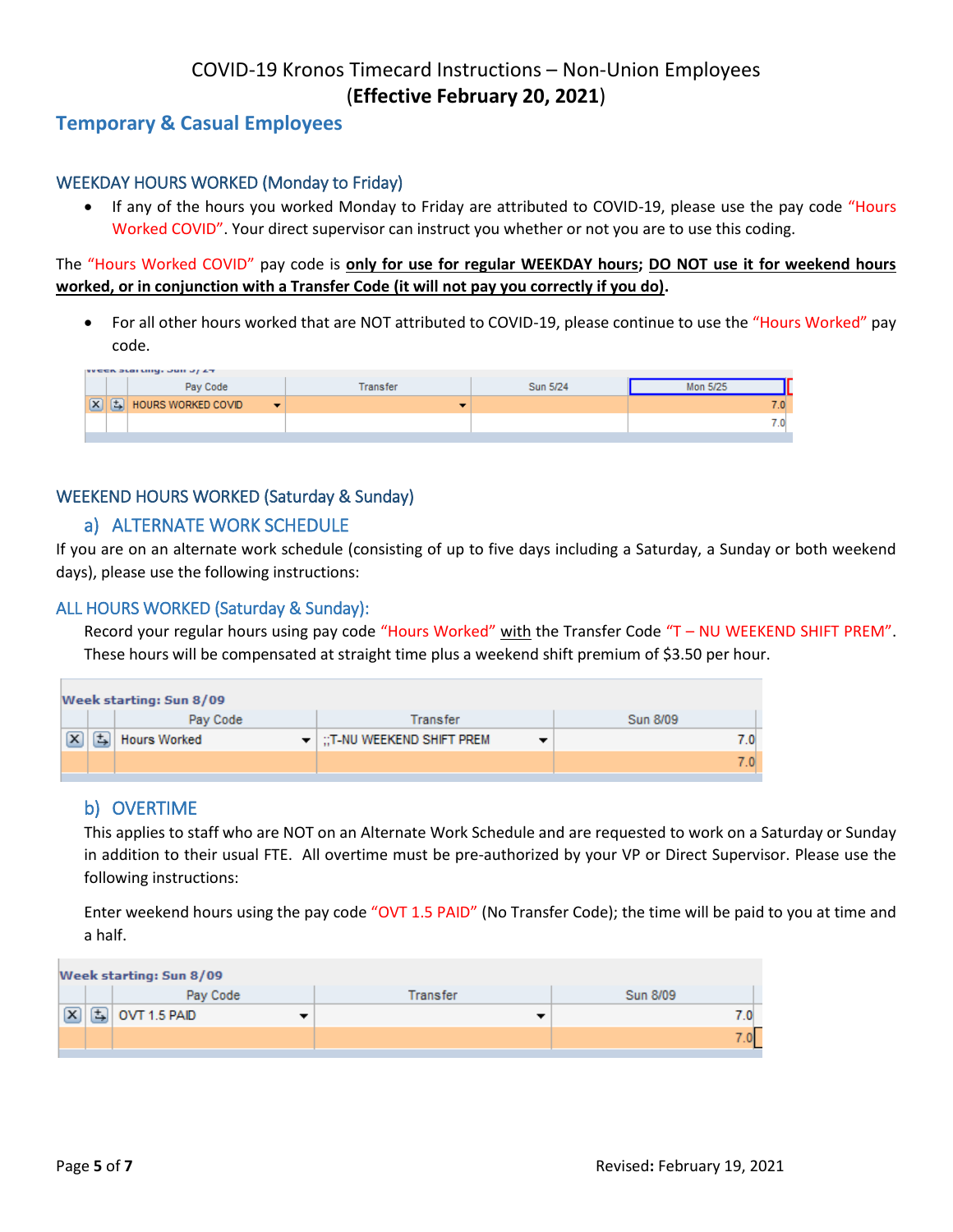## Instructions for Entering Hours When Working on a Statutory Holiday Full-Time, Part-Time, Temporary & Casual Employees

### • How do I enter my hours worked if I work on a Statutory Holiday?

Enter ALL hours worked on the Stat Holiday(s) using the pay code "Hours Worked", do not use a Transfer Code.

|                                           |   | Pay Code                 | Transfer | <b>Sun 4/05</b> | Mon 4/06 | Tue 4/07 | Wed 4/08 | Thu 4/09 | Fri 4/10 |       |
|-------------------------------------------|---|--------------------------|----------|-----------------|----------|----------|----------|----------|----------|-------|
| <b>Contract Designation</b><br><b>MIG</b> |   | <b>Hours Worked</b><br>▼ |          |                 |          | 7.0      |          | $-$      |          |       |
|                                           | м | GOOD FRIDAY              |          |                 |          |          |          |          |          |       |
|                                           |   |                          |          |                 |          |          |          |          |          | 14.01 |

• How much will I be paid for the hours that I worked on a Statutory Holiday?

Hours worked on a Statutory Holiday are paid at time and a half, plus the Stat Holiday pay.